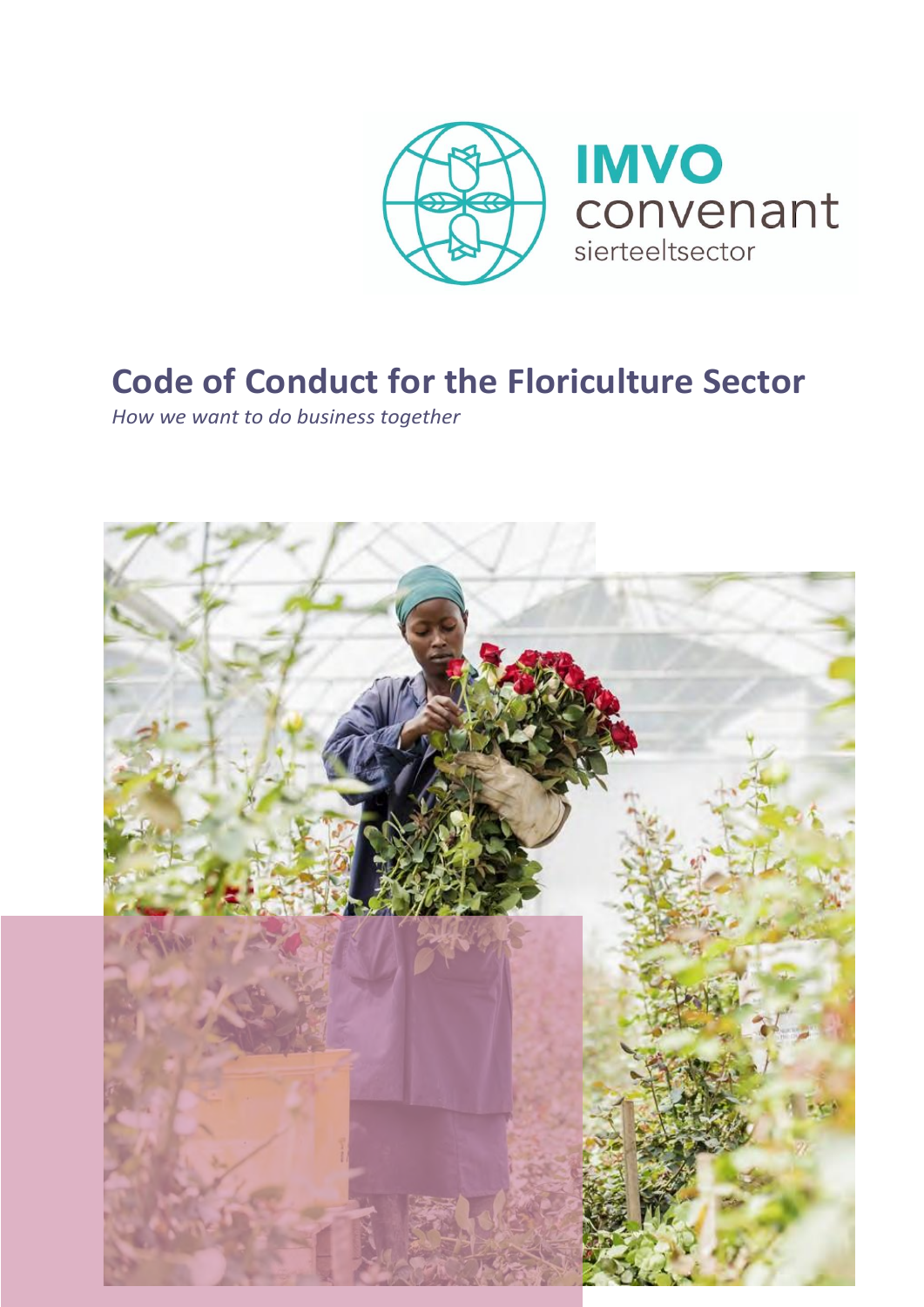# **Code of Conduct for the Floriculture Sector**

*How we want to do business together*

| <b>Table of contents</b>                                               |                |
|------------------------------------------------------------------------|----------------|
| List of definitions                                                    |                |
| List of abbreviations                                                  |                |
| Introduction and purpose of the code<br>1.                             | 3              |
| The setup of the code<br>2.                                            | 3              |
| Scope and Intended use of the code<br>3.                               | 3              |
| Principles of the Code<br>4.                                           | 4              |
| No Bonded Labour<br>4.1.                                               | 5              |
| 4.2.<br>No Child Labour                                                | 5              |
| 4.3.<br>No discrimination                                              | 5              |
| No Precarious Employment<br>4.4.                                       | 6              |
| 4.5.<br>The rights of Freedom of Association and Collective Bargaining | 6              |
| Fair Remuneration and Living Wage<br>4.6.                              | 6              |
| 4.7.<br><b>Decent Working Hours</b>                                    | $\overline{7}$ |
| 4.8.<br>Occupational Health and Safety                                 | 7              |
| <b>Special Protection for Young Workers</b><br>4.9.                    | $\overline{7}$ |
| 4.10.<br>Protection of the Environment                                 | 8              |
| 4.11.<br>Access to remedy                                              | 8              |
| 4.12.<br><b>Ethical Business Behaviour</b>                             | 8              |
| 5.<br>References and explanations                                      | 10             |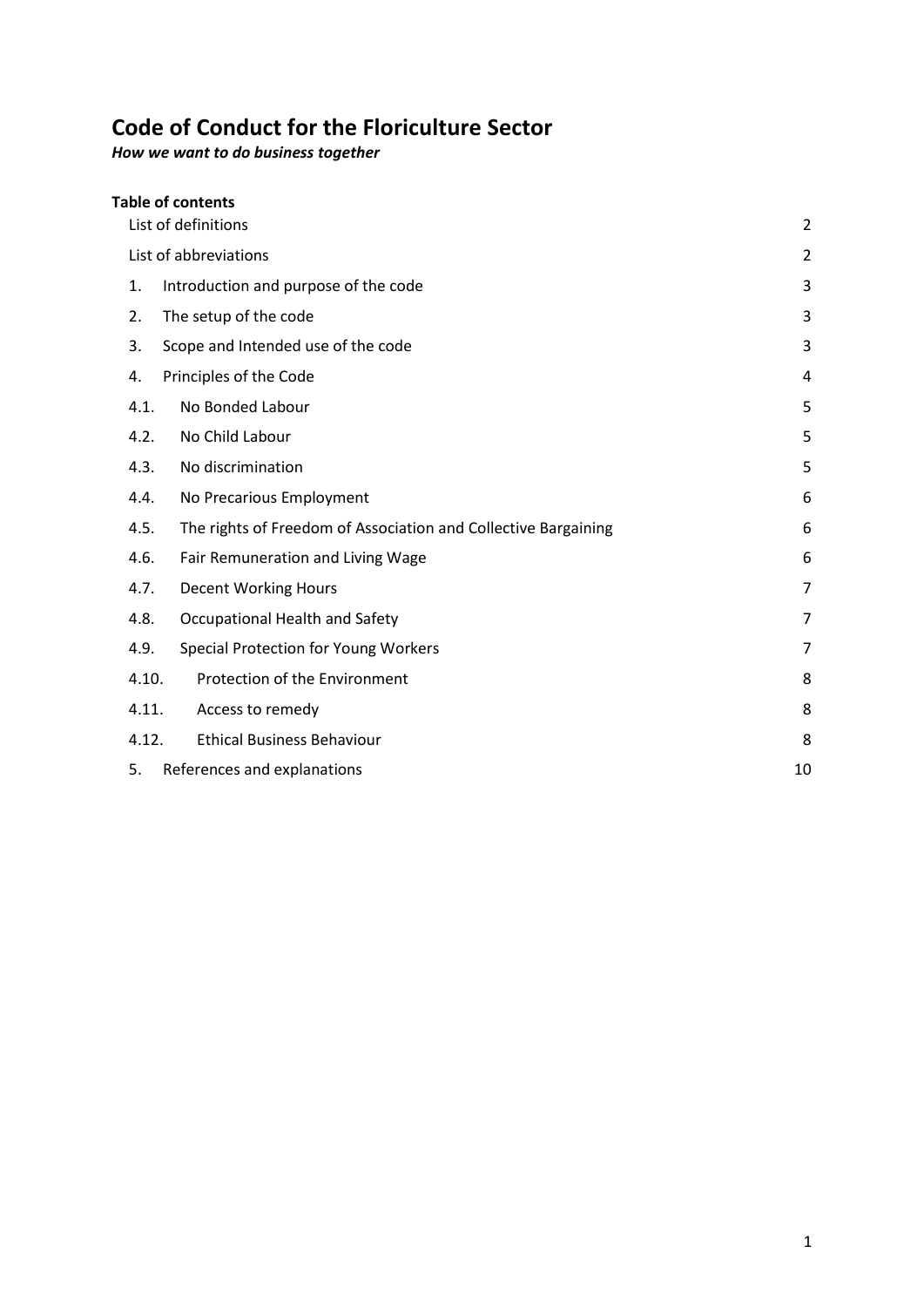# <span id="page-2-0"></span>**List of definitions**

| Supply chain partners | All suppliers, business partners, service providers, intermediaries, or<br>other entities active in breeding, producing, and trading of flower bulbs,<br>parent material, cut flowers, cut foliage, trees and pot- and bedding<br>plants contracted or engaged by a company.                                                                                                                                                                                                    |
|-----------------------|---------------------------------------------------------------------------------------------------------------------------------------------------------------------------------------------------------------------------------------------------------------------------------------------------------------------------------------------------------------------------------------------------------------------------------------------------------------------------------|
| Gender sensitive      | Something is gender sensitive when it considers the impact of policies,<br>projects and programmes on men, women, boys, and girls and tries to<br>mitigate the negative consequences thereof.                                                                                                                                                                                                                                                                                   |
| The Code              | The code refers to the Floriculture Code of Conduct, established by the<br>companies under the IRBC Agreement.                                                                                                                                                                                                                                                                                                                                                                  |
| The Companies         | The companies that signed the IRBC Agreement.                                                                                                                                                                                                                                                                                                                                                                                                                                   |
| The principles        | The principles in the Floriculture Code of Conduct, based on the Amfori<br><b>BSCI</b> principles.                                                                                                                                                                                                                                                                                                                                                                              |
| Precarious work       | Precarious work refers to a type of work which is poorly paid,<br>unprotected, and insecure. In practices, this captures situations where<br>workers are not aware of their employment status, lack an employment<br>contract, and have no access to basic employment righst such as paid<br>leave or breaks. More seriously, this includes workers who are paid cash<br>in hand, below the National Minimum Wage, and who may inadvertently<br>be working on the black market. |
| Workers               | Refers to all men- and women workers in an organization                                                                                                                                                                                                                                                                                                                                                                                                                         |

# <span id="page-2-1"></span>**List of abbreviations**

| <b>FSI</b>  | Floriculture Sustainability Initiative                           |
|-------------|------------------------------------------------------------------|
| <b>ILO</b>  | International Labour Organization                                |
| <b>IRBC</b> | International Responsible Business Conduct                       |
| NGO         | Non-governmental organization                                    |
| OECD        | Organization for Economic Co-operation and Development           |
| <b>UN</b>   | <b>United Nations</b>                                            |
| <b>UNGP</b> | United Nations Guiding Principles (on business and human rights) |
| <b>WBPL</b> | World Bank Poverty Line                                          |
|             |                                                                  |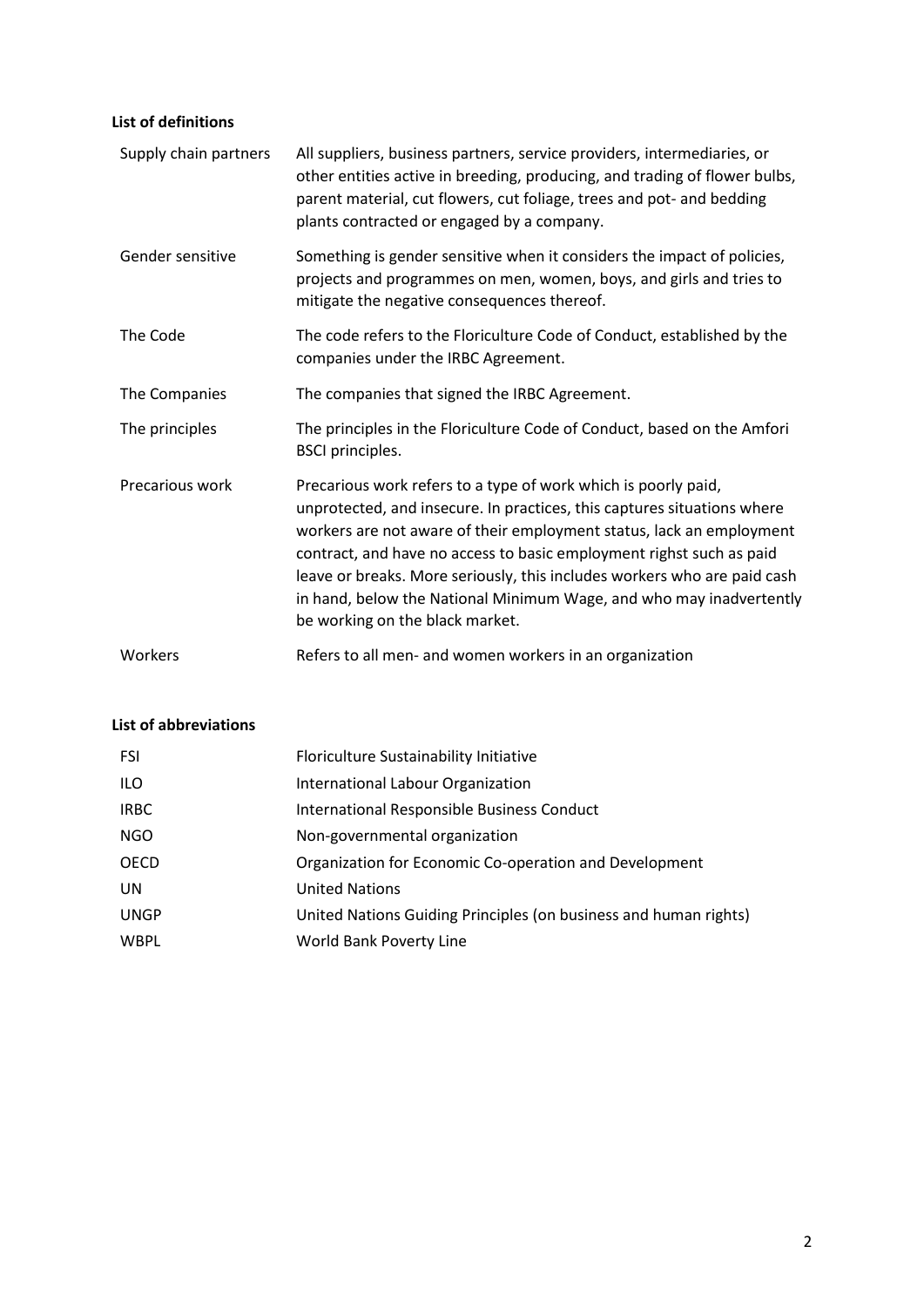#### <span id="page-3-0"></span>**1. Introduction and purpose of the code**

In September 2019 actors in the Dutch floriculture sector, NGOs, the Dutch government, and a trade union signed the [Agreement for International Responsible Business Conduct](https://www.idhsustainabletrade.com/initiative/irbc-agreement-floricultural-sector/https:/www.idhsustainabletrade.com/initiative/irbc-agreement-floricultural-sector/) (hereafter 'IRBC Agreement) in the Floriculture sector.

The Companies under the IRBC Agreement (hereafter 'the Companies') wish to cooperate in making the floriculture sector more sustainable pursuant to the OECD Guidelines for Multinational Enterprises (hereafter the 'OECD guidelines') and the United Nations Guiding Principles on Business and Human Rights (hereafter the 'UNGPs').` They expressed their commitment to create more transparency on social and environmental issues in their international supply chains and to work together to prevent and reduce those issues and to communicate transparently about their efforts.

The OECD guidelines and UNGPs require companies to carry out risk-based due diligence to avoid and address adverse impacts on people and planet associated with their value chain. Through signing the IRBC Agreement, the Companies have committed to ensuring sound a due diligence process. Part of the due diligence process is to develop and embed responsible business conduct into policies and management systems. With this Supplier Code of Conduct (hereafter 'the Code'), the Companies wish to express and implement their commitment to responsible business conduct.

#### <span id="page-3-1"></span>**2. The setup of the code**

The Code brings forward a set of principles and values that reflect the goals and expectations which the Companies under the IRBC Agreement have towards themselves and their supply chain partners.

The Code is based on the Amfori BSCI Code of Conduct, as well as other guidelines and tools available to the Companies under the IRBC Agreement. The Code refers to international conventions such as the Universal Declaration of Human Rights, the Children's Rights and Business Principles, the UNGP's, OECD Guidelines and the International Labour Organization (ILO) and other conventions relevant to improve working conditions in the supply chain.

#### <span id="page-3-2"></span>**3. Scope and Intended use of the code**

The IRBC Agreement signatories have written the code in such a way that the Code is applicable to all companies in the floriculture sector (i.e., also beyond the IRBC Agreement) and can be used by all supply chain partners, regardless of their size, activities, or the geography in which they are active.

The scope of the Code covers the complete supply chains for the breeding, production and trade of flower bulbs, parent material, cut flowers, cut foliage, trees, pot and bedding plants. The Code is a normative guiding document and commitments apply to all segments of the company for which these commodities may pose environmental or social risks.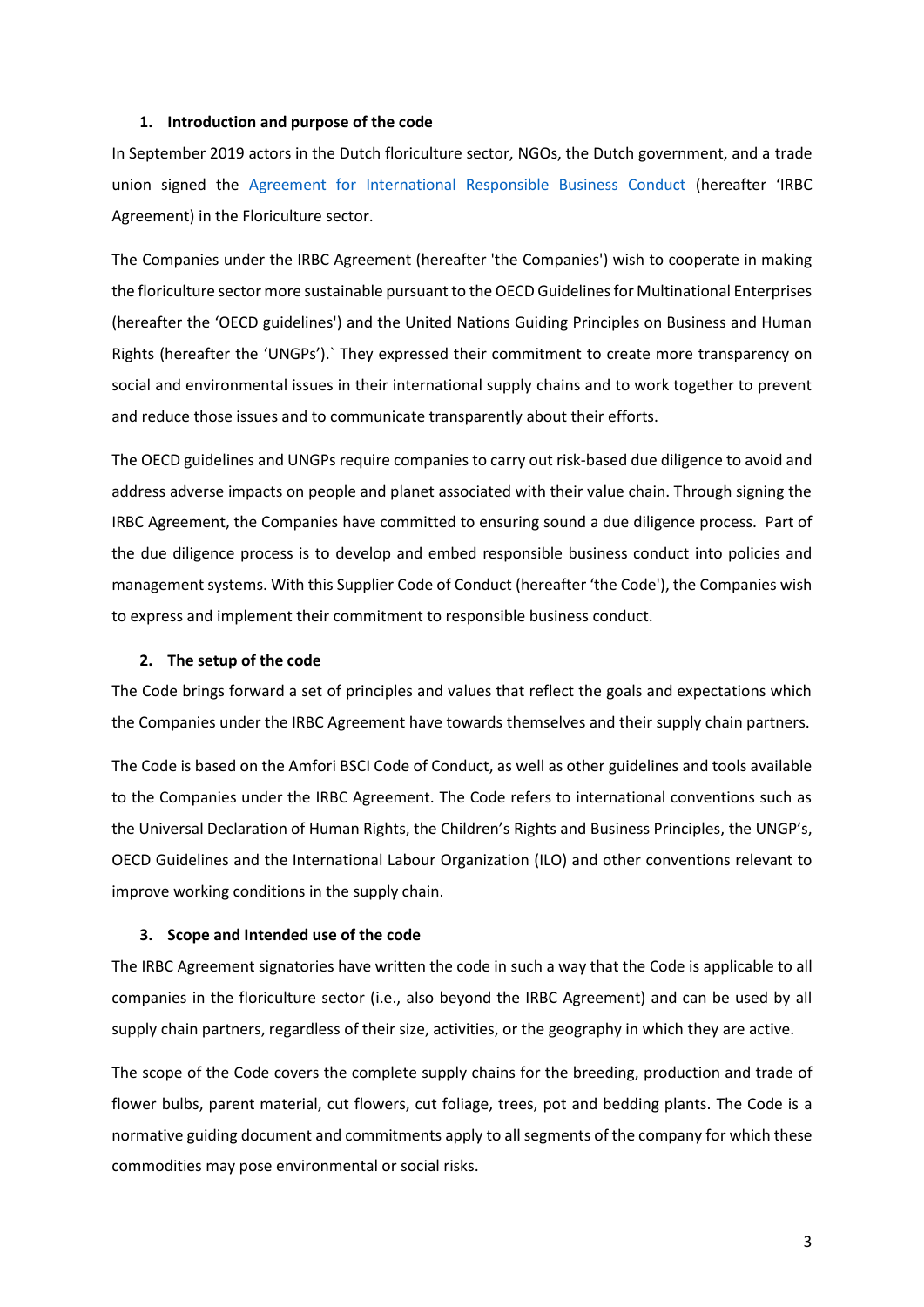#### **A set of principles for responsible business conduct**

The principles set out in the Code cover the minimal requirements for promoting responsible business conduct within the Floriculture Sector and therefore this Code is considered the sector standard. It is up to the Companies to enrich this Code or their own policies with extra principles and requirements.

#### **A tool to facilitate due diligence and dialogue**

The Code is a tool to embed principles for responsible business conduct into company policies and management systems, thereby facilitating Due Diligence processes at company level. The Code can also be used to facilitate responsible business conduct dialogue with supply chain partners. Companies are encouraged to share and discuss the Code with their respective supply chain partners to create a supply chain-wide awareness, understanding and application of the Code.

#### **A guideline for continuous improvement**

The Code can also facilitate continuous and gradual improvement in working towards these principles, rather than expecting instant and full adherence to them. Through this facilitation of continuous improvement, the Companies acknowledge that each company has different challenges and opportunities to address, depending on their specific processes and their role in the supply chain.

Above and beyond the Code, the Companies and their supply chain partners shall always observe and adhere to national laws and regulations.

#### <span id="page-4-0"></span>**4. Principles of the Code**

In the following paragraph, the 12 key principles of this Code are described. Companies adhering to this Code will implement and actively promote these key principles:

- 1. No bonded Labour
- 2. No child Labour
- 3. No discrimination
- 4. No precarious employment
- 5. The rights of Freedom of Association and Collective Bargaining
- 6. Fair remuneration and living wage
- 7. Decent working hours
- 8. Occupational health and safety
- 9. Special protection for young workers
- 10. Protection of the Environment
- 11. Access to remedy
- 12. Ethical business behaviour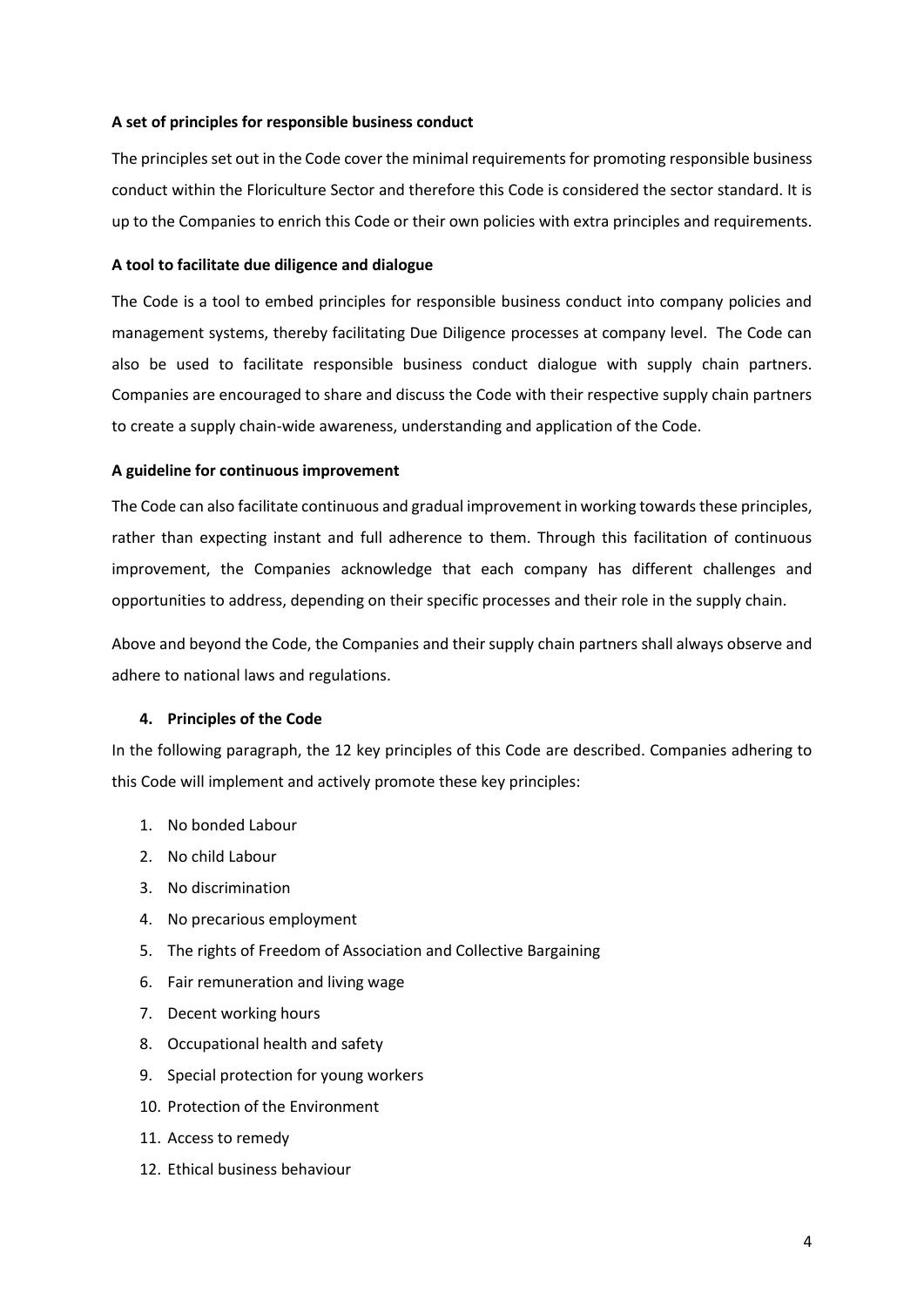The principles in this Code represent the key values of how actors in the floricultural sector want to do business. For more detail regarding measures and means to work towards these values, please refer to the [BSCI Amfori Code of Conduct.](chrome-extension://efaidnbmnnnibpcajpcglclefindmkaj/viewer.html?pdfurl=https%3A%2F%2Fwww.amfori.org%2Fsites%2Fdefault%2Ffiles%2Famfori%2520BSCI%2520COC%2520UK_0.pdf&clen=95436&chunk=true)

# 4.1.**No Bonded Labour**

<span id="page-5-0"></span>Supply chain partners:

- Will not engage in any form of servitude, forced, bonded, indentured, trafficked or nonvoluntary labour.
- Will risk allegations of complicity if they benefit from the use of such forms of labour by their supply chain partners.
- Will act with special diligence when engaging and recruiting migrant workers both directly and indirectly.
- Will allow their workers the right to leave work and freely terminate their employment provided that the workers give reasonable notice to the employer.

# 4.2.**No Child Labour**

<span id="page-5-1"></span>Supply chain partners:

- Will protect children (any person below the age of 18) from any form of exploitation, in line with the related ILO conventions.<sup>1</sup>
- Will not employ directly or indirectly, children below the minimum age of completion of compulsory schooling as defined by law, which shall not be less than 15 years, unless the exceptions recognised by related ILO conventions<sup>ii</sup> or national law apply.
- Will use age-verification mechanisms as part of the recruitment process, which may not be in any way degrading or disrespectful to the worker.
- Will take special care and identify measures in a proactive manner, on the dismissal of children, as they can move into more hazardous employment.

# 4.3.**No discrimination**

<span id="page-5-2"></span>Supply chain partners:

● Will not discriminate and/or dismiss workers based on gender, age, religion, race, caste, birth, social background, disability, ethnic and national origin, nationality, membership in legitimated organisations, political affiliation or opinions, sexual orientation, pregnancy, family responsibilities, marital status, diseases, or any other condition that could give rise to discrimination.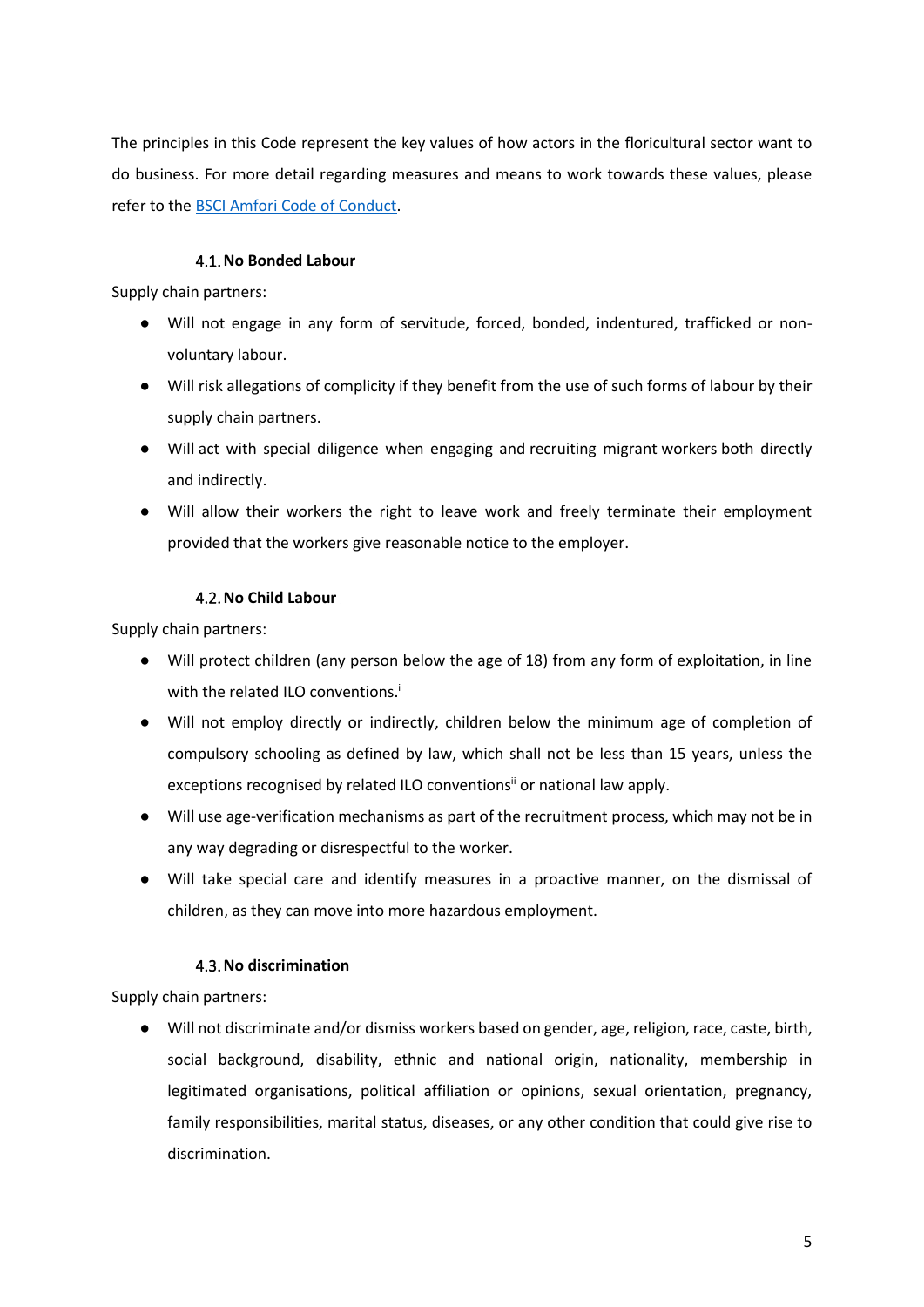- Will protect women workers against threats of dismissal or any other employment decision that negatively affects their employment status, that might prevent them from getting married or becoming pregnant.<sup>iii</sup>
- Will protect all workers against any form of gender-based violence and harassment, according to the principles of related ILO conventions.<sup>iv</sup>

# 4.4.**No Precarious Employment**

<span id="page-6-0"></span>Supply chain partners:

- Will, ensure that their employment relationships do not cause insecurity and social or economic vulnerability for their workers.
- Will ensure that work is performed based on a recognised and documented employment relationship, established in line with national legislation, custom or practice and international labour standards, whichever provides greater protection.
- Will provide workers with understandable information about their rights, responsibilities, and employment conditions, including working hours, remuneration and terms of payment before entering into employment.
- Commit to not use employment arrangements in a way that deliberately does not correspond to the genuine purpose of the law.<sup>v</sup>

# 4.5. **The rights of Freedom of Association and Collective Bargaining**

<span id="page-6-1"></span>Supply chain partners:

- Will respect the worker's rights to bargain collectively and to form unions in a free and democratic way.<sup>vi</sup>
- Will not discriminate against workers because of trade union membership,
- Will allow workers to freely elect their own representatives with whom the company can start a dialogue about workplace issues.
- Will not prevent worker's representatives from having access to workers in the workplace or from interacting with them.

# 4.6. **Fair Remuneration and Living Wage**

<span id="page-6-2"></span>Supply chain partners:

Observe the principle of living wages<sup>vii</sup> and work progressively towards the payment of a living wage that is sufficient to afford a decent standard of living for workers and their families.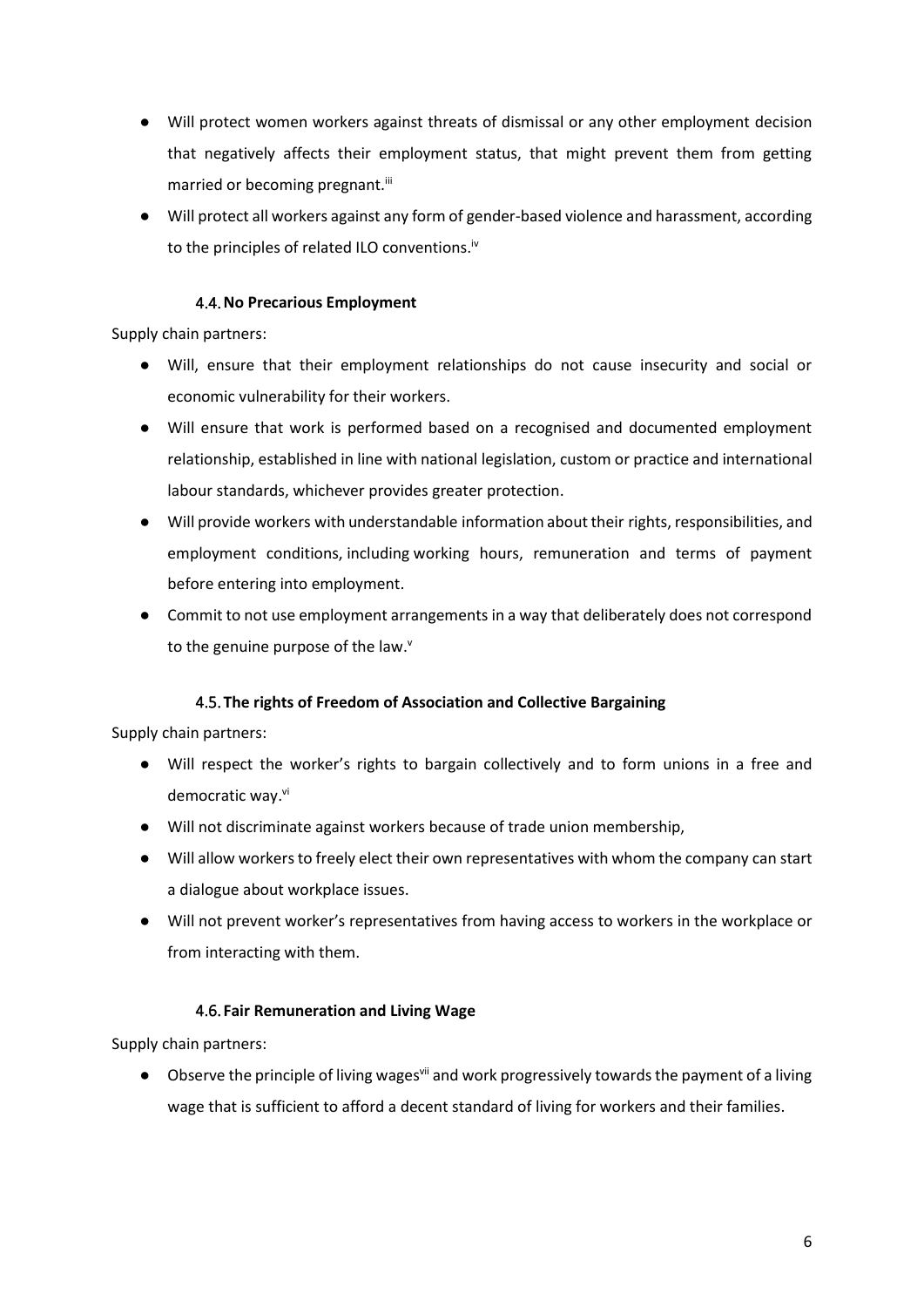- Shall comply, as a minimum, with wages mandated by governments' minimum wage legislation, or industry standards approved based on collective bargaining, whichever is higher.<sup>viii</sup>
- Shall pay wages in a timely manner, regularly, and fully in legal tender. Partial payment in the form of allowance "in kind" is accepted in line with ILO specifications. $^{\text{ix}}$
- Will ensure that wages and benefits reflect the skills and education of workers, are guaranteed for all workers in a comparable role, and are in reference to regular working hours.

# 4.7.**Decent Working Hours**

<span id="page-7-0"></span>Supply chain partners:

- Will ensure that workers are not required to structurally work longer than applicable national laws, industry benchmark standards or collective agreements within the international framework set out by the ILO.<sup>x</sup>
- Will use overtime as an exceptional and voluntary practice.
- Shall provide workers with resting breaks in every working day and the right to at least one day off in every seven days, unless exceptions defined by collective agreements apply.

#### 4.8.**Occupational Health and Safety**

<span id="page-7-1"></span>Supply chain partners:

- Will respect the right to healthy working and living conditions of workers and local communities. This includes but is not limited to providing effective Personal Protective Equipment to all employees free of charge, ensuring adequate occupational medical assistance and facilities, ensuring access to drinking water and access to resting, cooking and food storing areas, protecting workers from foreseeable emergencies and respecting worker's rights to exit premisses from imminent danger without seeking permission.
- Will provide for special protection for vulnerable individuals such as but not limited to young workers<sup>xi</sup>, new and expecting mothers and persons with disabilities. Workers under the age of 18 shall not be involved in potentially hazardous work.
- Will comply with occupational health and safety regulations, or with international standards where domestic legislation is weak or poorly enforced.
- Will provide women workers with maternity protection in accordance with the requirements of national laws and regulations or related ILO conventions<sup>xii</sup>, whichever is higher.

#### 4.9. **Special Protection for Young Workers**

<span id="page-7-2"></span>Supply chain partners: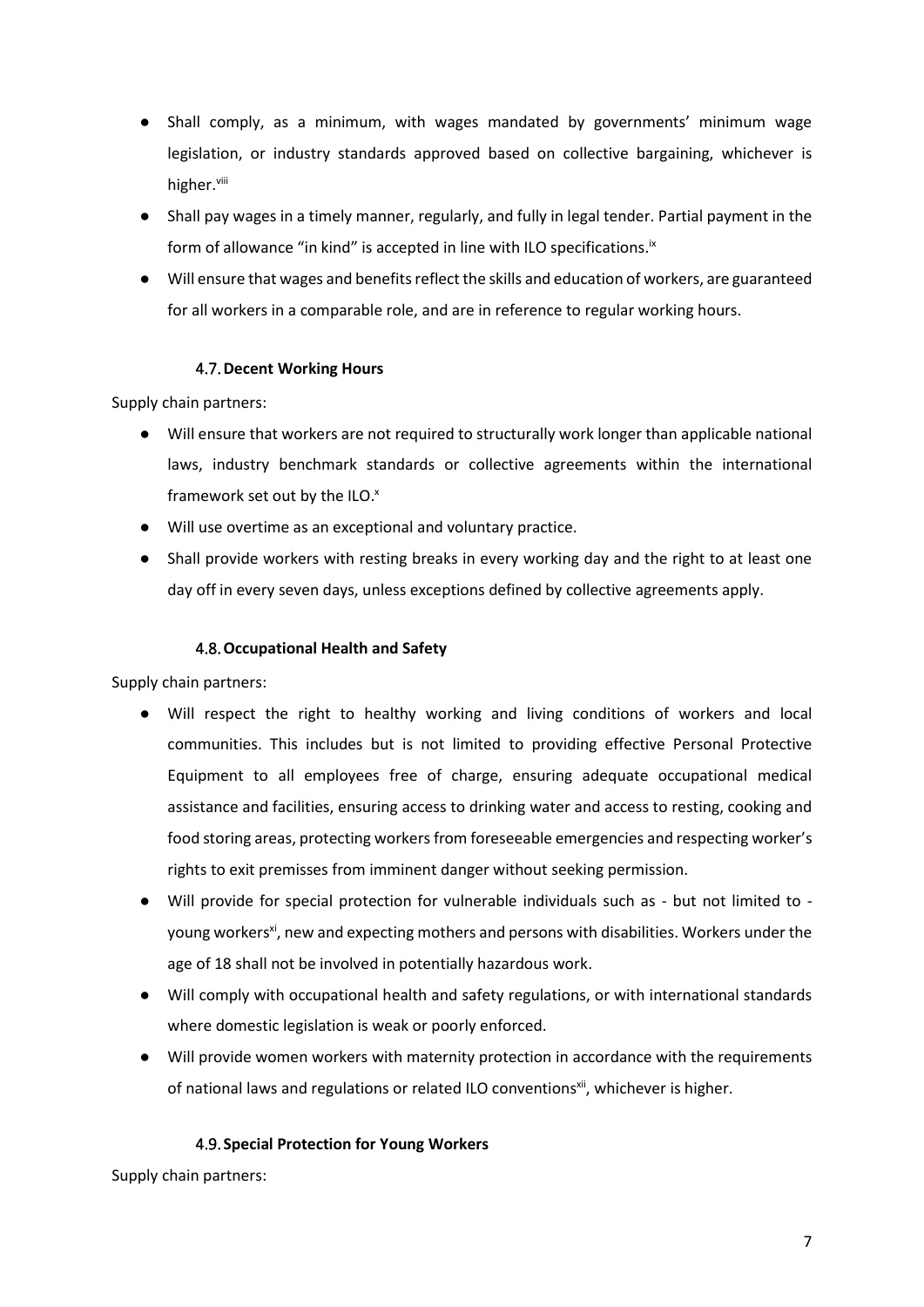- Will ensure that young workers do not work at night.  $x$ iii
- Will ensure that (a) the kind of work young workers perform is not likely to be harmful to their health, safety, morals, and development.
- Will ensure that the working hours of young workers do not prejudice their attendance at school or training/education of different nature.
- Will set the necessary gender sensitive procedures<sup>xiv</sup> to prevent, identify and mitigate harm to young workers.

# 4.10. **Protection of the Environment**

<span id="page-8-0"></span>Supply chain partners:

- Will take necessary measures to avoid environmental degradation of natural resources like water, soil, and air.
- Will provide special attention to the protection of (the diversity of) flora and fauna inside the farm and the surrounding areas.
- Will create awareness of risks and the need to implement adequate measures and legal instructions to prevent or minimise adverse effects on the community, natural resources, and the overall environment.

# 4.11. **Access to remedy**

<span id="page-8-1"></span>Supply chain partners:

- Will promote access to remedy when adverse impacts occur.
- Will establish adequate and gender sensitive complaint mechanisms which allow them to assess complaints from workers who believe they have been mistreated, and if necessary, remediate any misconduct which may have occurred.
- Will ensure that confidentiality is respected and that there will be no retaliation against employees who raise complaints in good faith.

# 4.12. **Ethical Business Behaviour**

<span id="page-8-2"></span>Supply chain partners:

- Will refrain from any act of corruption, falsification or misrepresentation, extortion, or embezzlement, nor in any form of bribery  $-$  including but not limited to  $-$  the promising, offering, giving, or accepting of any improper monetary or other incentive.
- Will keep accurate information regarding their activities, structure, and performance, and should disclose these in accordance with applicable regulations and industry benchmark practices.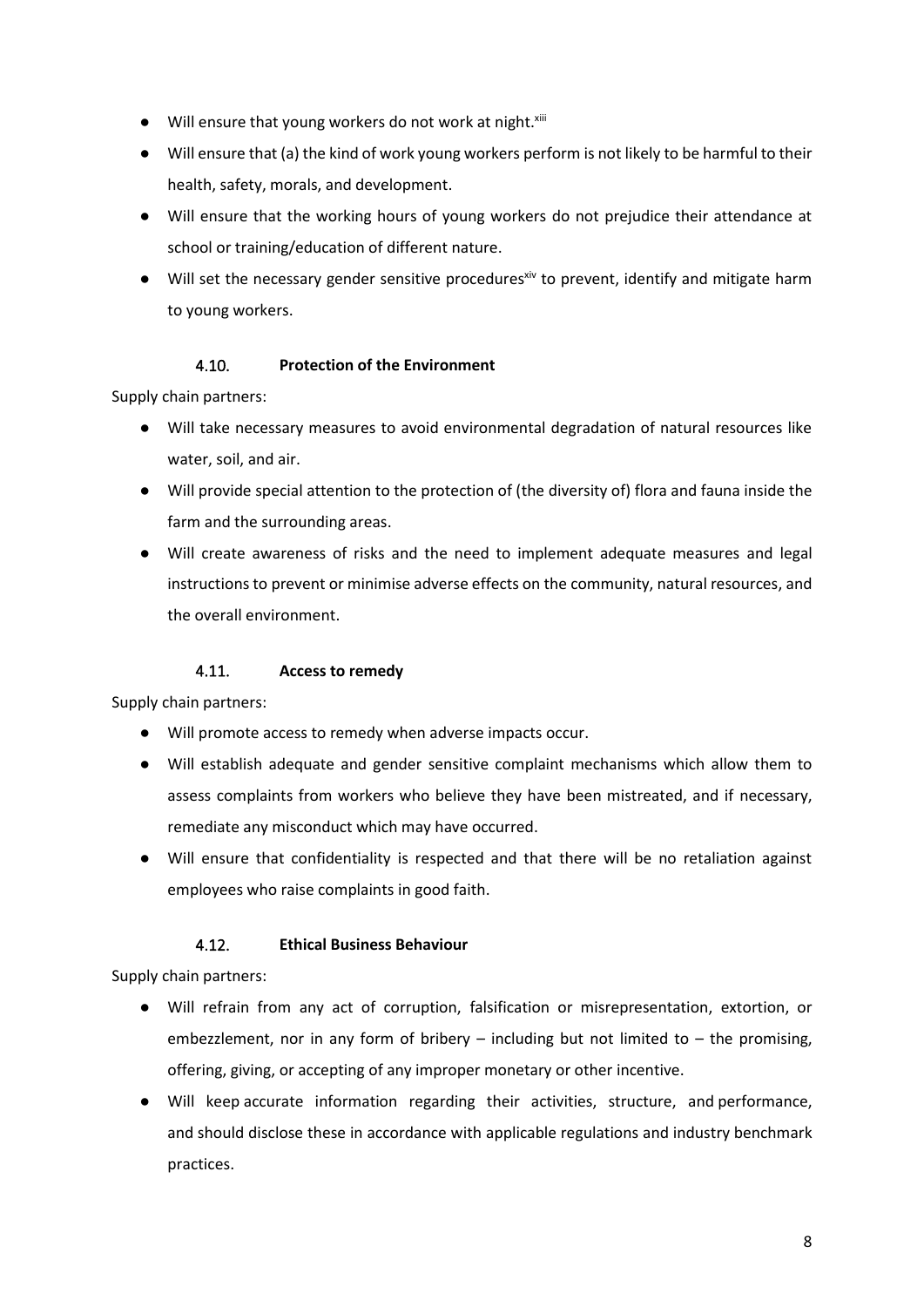● Will use and otherwise process personal information (including that from workers, supply chain partners, customers, and consumers in their sphere of influence) with reasonable care. The collection, use and other processing of personal information is to comply with privacy and information security laws and regulatory requirements.